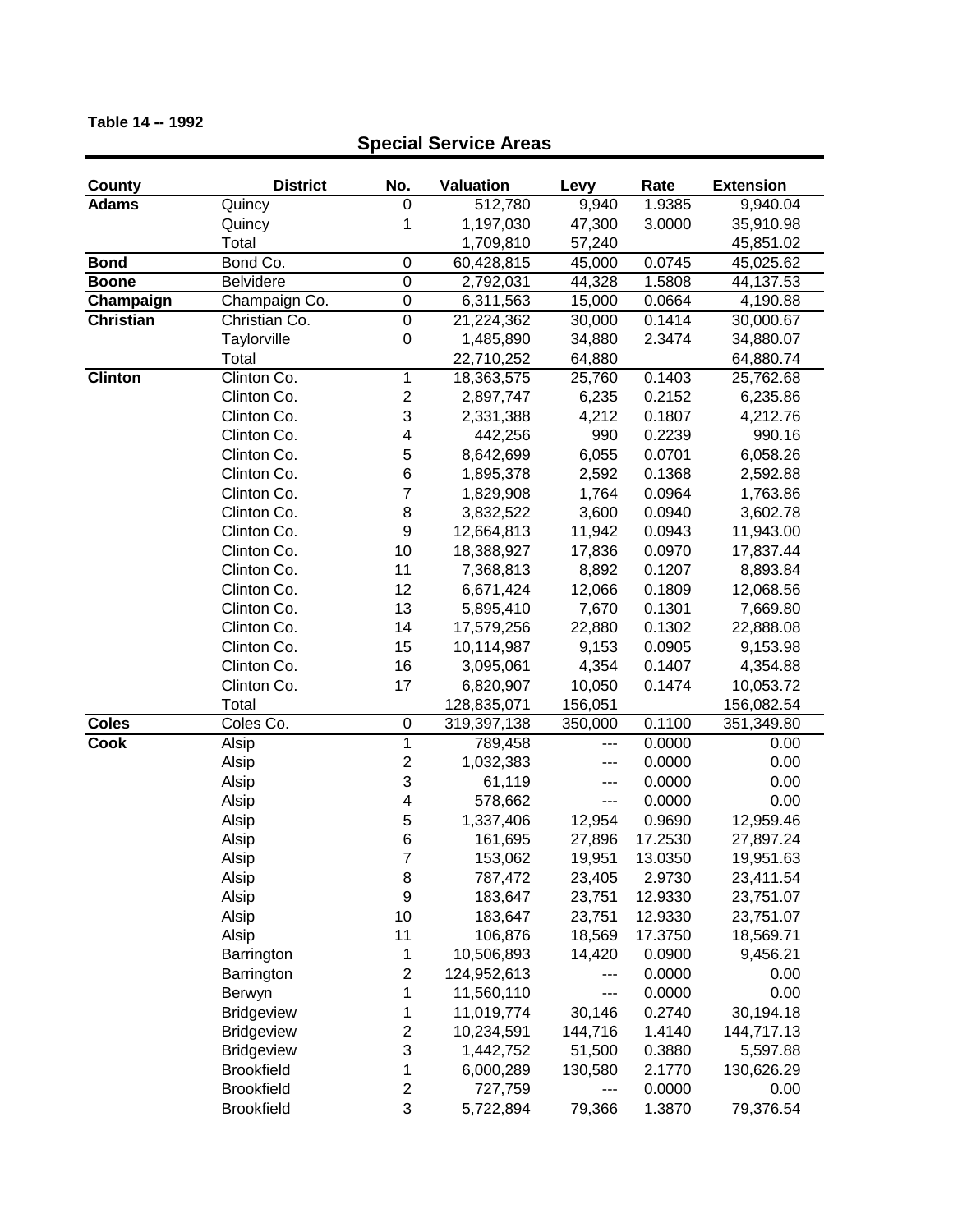| County | <b>District</b>      | No.                       | Valuation     | Levy       | Rate   | <b>Extension</b>     |
|--------|----------------------|---------------------------|---------------|------------|--------|----------------------|
|        | <b>Brookfield</b>    | 4                         | 885,277       | 15,432     | 1.7440 | 15,439.23            |
|        | <b>Buffalo Grove</b> | 1                         | 3,956         | 950,027    | 7.7850 | 307.97               |
|        | <b>Buffalo Grove</b> | $\overline{c}$            | 495,077       | 213,255    | 4.2620 | 21,100.19            |
|        | <b>Buffalo Grove</b> | 3                         | 6,375         | 314,921    | 4.8510 | 309.25               |
|        | <b>Burbank</b>       | 1                         | 526,834       | 14,541     | 2.7610 | 14,545.89            |
|        | <b>Burbank</b>       | $\mathbf 2$               | 700,136       | 14,541     | 2.0770 | 14,541.83            |
|        | <b>Burbank</b>       | 3                         | 543,564       | 16,260     | 2.9920 | 16,263.43            |
|        | <b>Burbank</b>       | $\overline{\mathbf{4}}$   | 526,000       | 14,541     | 2.7650 | 14,543.90            |
|        | <b>Burbank</b>       | 5                         | 586,386       | 15,846     | 2.7030 | 15,850.02            |
|        | <b>Burr Ridge</b>    | $\mathbf 1$               | 1,232,893     | 34,398     | 2.7900 | 34,397.71            |
|        | <b>Burr Ridge</b>    | $\boldsymbol{2}$          | 1,215,240     | 51,518     | 4.2400 | 51,526.18            |
|        | <b>Burr Ridge</b>    | 3                         | 698,853       | 24,738     | 3.5400 | 24,739.40            |
|        | <b>Burr Ridge</b>    | 4                         | 1,707,491     | 60,753     | 3.5580 | 60,752.53            |
|        | <b>Burr Ridge</b>    | 5                         | 3,164,360     | 84,046     | 2.6560 | 84,045.41            |
|        | <b>Burr Ridge</b>    | 6                         | 540,270       | 20,333     | 3.7640 | 20,335.76            |
|        | <b>Burr Ridge</b>    | $\overline{7}$            | 535,656       | 21,351     | 3.9860 | 21,351.25            |
|        | <b>Burr Ridge</b>    | 8                         | 985,134       | 20,333     | 2.0640 | 20,333.17            |
|        | <b>Burr Ridge</b>    | $\boldsymbol{9}$          | 328,354       | 14,064     | 4.2840 | 14,066.69            |
|        | <b>Burr Ridge</b>    | 10                        | 2,185,145     | 26,202     | 1.2000 | 26,221.74            |
|        | Chicago              | 1                         | 261,620,695   | 723,233    | 0.2770 | 724,689.33           |
|        | Chicago              | $\mathbf 2$               | 25,025,402    | 150,896    | 0.6030 | 150,903.17           |
|        | Chicago              | $\ensuremath{\mathsf{3}}$ | 29,140,715    | 301,350    | 1.0350 | 301,606.39           |
|        | Chicago              | $\overline{\mathbf{4}}$   | 10,811,419    | 55,000     | 0.5090 | 55,030.12            |
|        | Chicago              | 5                         | 10,396,839    | 218,000    | 2.0970 | 218,021.71           |
|        | Chicago              | $\overline{7}$            | 11,573,491    | 369,331    | 3.1920 | 369,425.83           |
|        | Chicago              | 8                         | 9,857,020     | 287,500    | 2.9170 | 287,529.27           |
|        | Chicago              | 9                         | 47,635,197    | $--$       | 0.0000 | 0.00                 |
|        | Chicago              | 10                        | 77,758,187    | 150,000    | 0.1930 | 150,073.30           |
|        | Chicago              | 11                        | 77,096,580    | $---$      | 0.0000 | 0.00                 |
|        | Chicago              | 12                        | 8,906,118,298 | 14,000,000 |        | 0.1580 14,071,666.91 |
|        | Chicago              | 13                        | 70,138,005    | 412,290    | 0.5880 | 412,411.47           |
|        | Chicago              | 14                        | 18,574,421    | 377,942    | 1.8200 | 338,054.46           |
|        | Chicago Ridge        | 1                         | 1,494,596     | ---        | 0.0000 | 0.00                 |
|        | Countryside          | 1                         | 3,043,097     | 60,007     | 1.9720 | 60,009.88            |
|        | Dixmoor              | 1                         | 1,847,402     | 42,000     | 2.2740 | 42,009.91            |
|        | Evanston             | 1                         | 2,115,838     | ---        | 0.0000 | 0.00                 |
|        | Evanston             | $\boldsymbol{2}$          | 5,193,558     | ---        | 0.0000 | 0.00                 |
|        | Evanston             | 3                         | 87,879,422    | ---        | 0.0000 | 0.00                 |
|        | Evanston             | $\overline{\mathbf{4}}$   | 113,668,154   | 250,000    | 0.2200 | 250,069.94           |
|        | Flossmoor            | 1                         | 1,291,213     | ---        | 0.0000 | 0.00                 |
|        | Flossmoor            | $\mathbf 2$               | 2,715,562     | 64,235     | 2.3660 | 64,250.20            |
|        | Forestview           | 1                         | 7,590,541     | 105,741    | 1.3940 | 105,812.14           |
|        | Franklin Park        | 1                         | 92,440,473    | ---        | 0.0000 | 0.00                 |
|        | Franklin Park        | $\overline{2}$            | 118,734,456   | ---        | 0.0000 | 0.00                 |
|        | <b>Franklin Park</b> | 3                         | 125,249,019   | $---$      | 0.0000 | 0.00                 |
|        | Glencoe              | 1                         | 883,931       | 7,766      | 0.8790 | 7,769.75             |
|        | Glenview             | 1                         | 4,350,626     | ---        | 0.0000 | 0.00                 |
|        | Glenview             | $\overline{2}$            | 661,286       | 4,755      | 0.7200 | 4,761.26             |
|        |                      |                           |               |            |        |                      |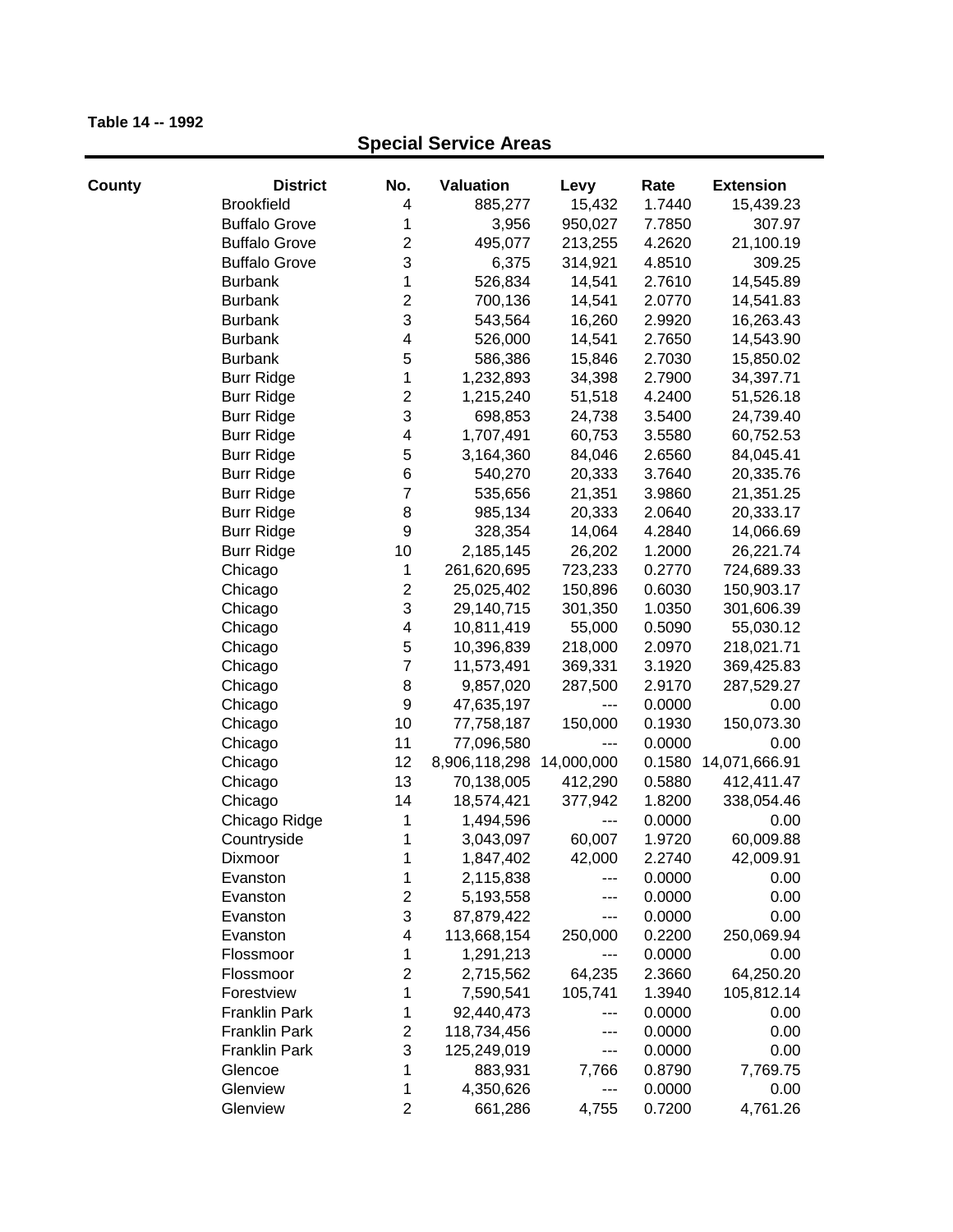| County | <b>District</b>      | No.                     | <b>Valuation</b> | Levy      | Rate   | <b>Extension</b> |
|--------|----------------------|-------------------------|------------------|-----------|--------|------------------|
|        | Glenview             | 3                       | 734,838          | 3,129     | 0.4260 | 3,130.41         |
|        | Glenview             | 4                       | 1,398,471        | 14,529    | 1.0390 | 14,530.11        |
|        | Glenview             | 5                       | 254,444          | 6,297     | 2.4750 | 6,297.49         |
|        | Glenview             | 6                       | 10,615,923       | 12,006    | 0.1140 | 12,102.15        |
|        | Glenview             | $\overline{7}$          | 1,222,594        | 9,920     | 0.8120 | 9,927.46         |
|        | Glenview             | 8                       | 1,301,055        | 18,249    | 1.4030 | 18,253.80        |
|        | Glenview             | $\boldsymbol{9}$        | 1,196,770        | 18,249    | 1.5250 | 18,250.74        |
|        | Glenview             | 10                      | 2,477,046        | 10,844    | 0.4380 | 10,849.46        |
|        | Glenview             | 11                      | 685,471          | 8,034     | 1.1720 | 8,033.72         |
|        | Glenview             | 12                      | 1,340,129        | 12,292    | 0.9180 | 12,302.38        |
|        | Glenview             | 13                      | 950,553          | 5,561     | 0.5850 | 5,560.74         |
|        | Glenview             | 14                      | 587,013          | 5,121     | 0.8730 | 5,124.62         |
|        | Glenview             | 15                      | 540,190          | 4,481     | 0.8300 | 4,483.58         |
|        | Glenview             | 16                      | 191,740          | 1,727     | 0.9010 | 1,727.58         |
|        | Glenview             | 17                      | 3,815,329        | 18,538    | 0.4860 | 18,542.50        |
|        | Hanover Park         | 1                       | 1,997,083        | $---$     | 0.0000 | 0.00             |
|        | <b>Hanover Park</b>  | $\mathbf 2$             | 2,311,485        | 52,500    | 2.2720 | 52,516.94        |
|        | <b>Hickory Hills</b> | 1                       | 20,856,314       | 421,016   | 2.0190 | 421,088.98       |
|        | Hodgkins             | 1                       | 39,741,051       | $---$     | 0.0000 | 0.00             |
|        | Homewood             | 1                       | 202,943          | $---$     | 0.0000 | 0.00             |
|        | Inverness            | 1                       | 3,337,848        | 6,437     | 0.1930 | 6,442.05         |
|        | Inverness            | $\mathbf 2$             | 11,809,483       | $---$     | 0.0000 | 0.00             |
|        | Lagrange             | 1                       | 1,518,930        | $---$     | 0.0000 | 0.00             |
|        | Lansing              | 1                       | 72,971           | 1,353     | 1.8550 | 1,353.61         |
|        | Lansing              | $\overline{c}$          | 85,818           | 3,246     | 3.7830 | 3,246.49         |
|        | Lansing              | 3                       | 96,217           | 8,712     | 9.0550 | 8,712.18         |
|        | Lansing              | $\overline{\mathbf{4}}$ | 255,198          | 4,407     | 1.7270 | 4,407.27         |
|        | Maywood              | 1                       | 648,656          | 23,712    | 3.6560 | 23,714.86        |
|        | Maywood              | $\overline{2}$          | 741,364          | ---       | 0.0000 | 0.00             |
|        | Maywood              | 3                       | 111,805          | $--$      | 0.0000 | 0.00             |
|        | Mccook               | 1                       | 876,217          | 39,900    | 4.5540 | 39,902.92        |
|        | Mccook               | $\overline{2}$          | 2,232,694        | 22,564    | 1.0110 | 22,572.53        |
|        | <b>Melrose Park</b>  | 1                       | 6,158,625        | 151,200   | 2.4560 | 151,255.83       |
|        | <b>Morton Grove</b>  | 1                       | 8,836,987        | 216,148   | 2.4460 | 216,152.70       |
|        | Mt.Prospect          | 1                       | 3,961,764        | 15,750    | 0.3980 | 15,767.83        |
|        | Mt.Prospect          | 2                       | 4,090,254        | 15,750    | 0.3860 | 15,788.38        |
|        | Mt.Prospect          | 3                       | 1,015,396        | ---       | 0.0000 | 0.00             |
|        | Mt.Prospect          | 4                       | 1,615,574        | ---       | 0.0000 | 0.00             |
|        | Mt.Prospect          | 5                       | 770,362,496      | 1,364,750 | 0.1780 | 1,371,245.24     |
|        | Mt.Prospect          | 6                       | 5,038,558        | 36,750    | 0.7300 | 36,781.48        |
|        | Northbrook           | 1                       | 733,427          | 10,218    | 1.3940 | 10,223.97        |
|        | Oak Lawn             | 1                       | 7,394,613        | 7,251     | 0.0990 | 7,320.66         |
|        | Oak Park             | 1                       | 946,626          | ---       | 0.0000 | 0.00             |
|        | Oak Park             | $\overline{c}$          | 12,977,447       | 231,257   | 1.7820 | 231,258.11       |
|        | Palatine             | 1                       | 15,670,486       | 115,101   | 0.7350 | 115,178.07       |
|        | Palatine             | 2                       | 1,426,492        | 10,469    | 0.7340 | 10,470.45        |
|        | Palos Hts.           | 1                       | 5,664,727        | ---       | 0.0000 | 0.00             |
|        | Park Ridge           | 1                       | 13,072,333       | 152,783   | 1.1690 | 152,815.58       |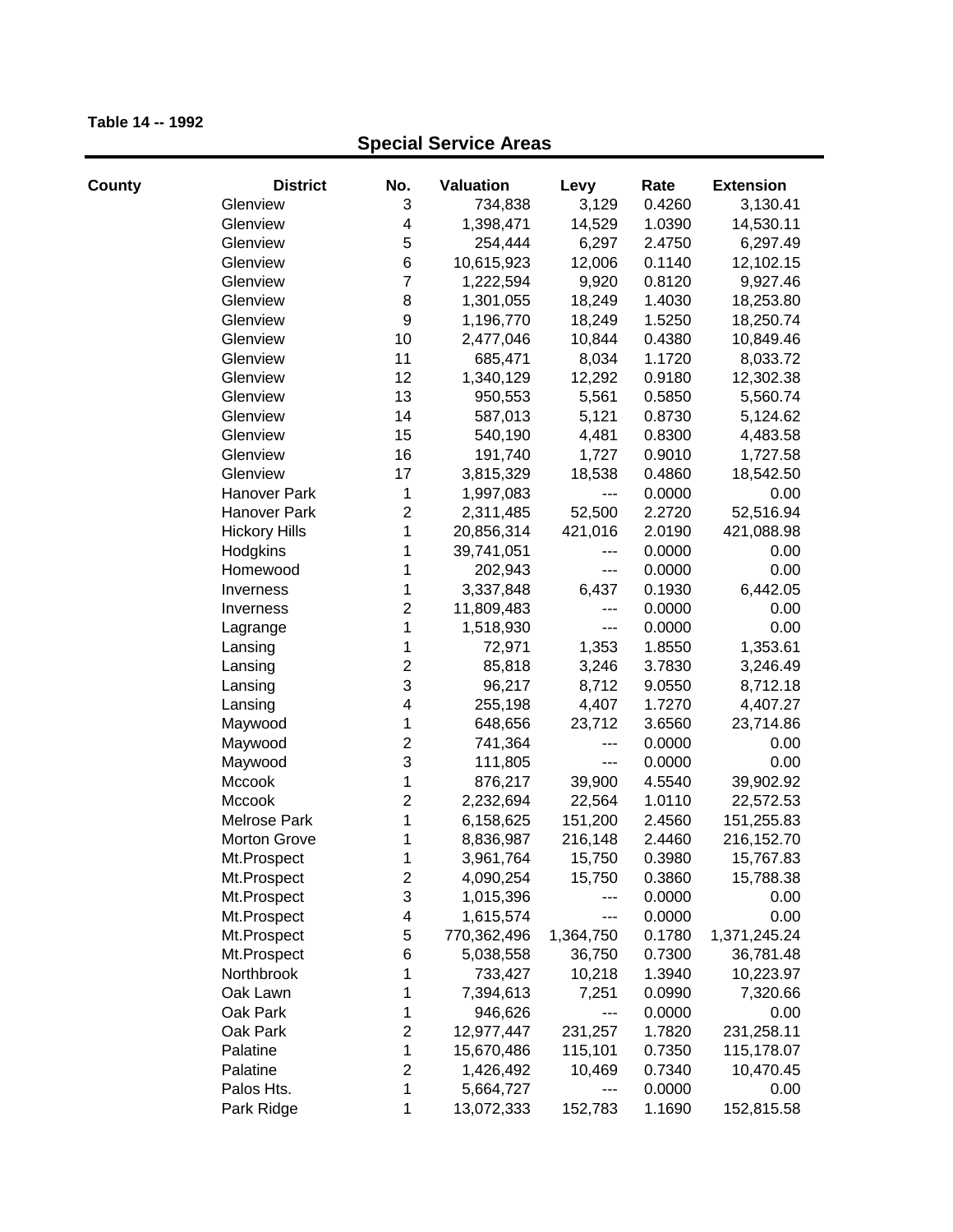| County            | <b>District</b>     | No.                     | <b>Valuation</b>          | Levy              | Rate   | <b>Extension</b> |
|-------------------|---------------------|-------------------------|---------------------------|-------------------|--------|------------------|
|                   | Park Ridge          | $\overline{c}$          | 6,114,519                 | 6,067             | 0.1000 | 6,114.52         |
|                   | Park Ridge          | 3                       | 29,099,780                | 38,423            | 0.1320 | 38,411.72        |
|                   | Park Ridge          | 4                       | 733,012                   | 5,056             | 0.6900 | 5,057.78         |
|                   | Park Ridge          | $\boldsymbol{9}$        | 1,041,887                 | ---               | 0.0000 | 0.00             |
|                   | Park Ridge          | 10                      | 1,063,596                 | ---               | 0.0000 | 0.00             |
|                   | Prospect Hts.       | 1                       | 4,526,229                 | 21,012            | 0.2380 | 10,772.42        |
|                   | Prospect Hts.       | $\mathbf 2$             | 2,288,357                 | 23,278            | 0.7180 | 16,430.40        |
|                   | Prospect Hts.       | 3                       | 10,557,702                | 50,470            | 0.3910 | 41,280.61        |
|                   | Prospect Hts.       | 4                       | 6,125,454                 | 46,350            | 0.5130 | 31,423.57        |
|                   | <b>River Forest</b> | 1                       | 1,313,284                 | ---               | 0.0000 | 0.00             |
|                   | Riverside           | 1                       | 8,802,693                 | ---               | 0.0000 | 0.00             |
|                   | Riverside           | $\overline{c}$          | 3,241,096                 | ---               | 0.0000 | 0.00             |
|                   | Riverside           | 3                       | 8,817,266                 | ---               | 0.0000 | 0.00             |
|                   | Riverside           | $\overline{\mathbf{4}}$ | 8,633,066                 | ---               | 0.0000 | 0.00             |
|                   | Riverside           | 5                       | 1,539,138                 | 23,667            | 1.5380 | 23,671.94        |
|                   | Riverside           | $\,6$                   | 2,654,981                 | ---               | 0.0000 | 0.00             |
|                   | Riverside           | $\overline{7}$          | 1,809,348                 | 35,022            | 1.9360 | 35,028.98        |
|                   | Riverside           | 8                       | 1,267,609                 | 34,230            | 2.7010 | 34,238.12        |
|                   | Riverside           | $\boldsymbol{9}$        | 5,369,592                 | 18,477            | 0.3450 | 18,525.09        |
|                   | Riverside           | 10                      | 3,511,487                 | $---$             | 0.0000 | 0.00             |
|                   | Riverside           | 11                      | 1,641,038                 | ---               | 0.0000 | 0.00             |
|                   | Riverside           | 12                      | 854,256                   | $\qquad \qquad -$ | 0.0000 | 0.00             |
|                   | Rosemont            | 1                       | 38,183,501                | 137,143           | 0.3600 | 137,460.60       |
|                   | Schaumburg          | 1                       | 72,104,150                | 141,007           | 0.1960 | 141,324.13       |
|                   | Schaumburg          | $\overline{c}$          | 12,634,306                | 137,135           | 1.0860 | 137,208.56       |
|                   | Schaumburg          | 3                       | 3,109,980                 | 103,076           | 1.6850 | 52,403.16        |
|                   | South Holland       | 1                       | 2,491,751                 | 23,835            | 0.9570 | 23,846.06        |
|                   | South Holland       | $\overline{c}$          | 6,274,290                 | 44,940            | 0.7170 | 44,986.66        |
|                   | South Holland       | 3                       | 13,394,095                | 22,160            | 0.1660 | 22,234.20        |
|                   | Streamwood          | 1                       | 20,259,293                | 378,081           | 1.8670 | 378,241.00       |
|                   | Streamwood          | $\mathbf 2$             | 6,251,808                 | ---               | 0.0000 | 0.00             |
|                   | Streamwood          | $\overline{\mathbf{4}}$ | 35,087                    | ---               | 0.0000 | 0.00             |
|                   | Summit              | 1                       | 732,895                   | $---$             | 0.0000 | 0.00             |
|                   | Summit              | $\overline{c}$          | 1,465,449                 | 27,651            | 1.8870 | 27,653.03        |
|                   | <b>Tinley Park</b>  | 1                       | 8,278,347                 | 213,310           | 2.5770 | 213,333.00       |
|                   | Westchester         | 1                       | 22,449,132                | 70,864            | 0.3160 | 70,939.25        |
|                   | Westchester         | $\overline{\mathbf{c}}$ | 56,142,507                | 134,809           | 0.2410 | 135,303.44       |
|                   | Wilmette            | 1                       | 20,335,207                | ---               | 0.0000 | 0.00             |
|                   | Wilmette            | $\mathbf 2$             | 6,717,325                 | 14,214            | 0.2120 | 14,240.73        |
|                   | Winnetka            | 1                       | 11,889,037                | 69,093            | 0.5820 | 69,194.19        |
|                   | Winnetka            | $\overline{2}$          | 12,397,297                | ---               | 0.0000 | 0.00             |
|                   | Total               |                         | 11,728,639,841 24,987,772 |                   |        | 23,431,682.57    |
| <b>Cumberland</b> | Cumberland Co.      | 0                       | 9,574,905                 | 10,355            | 0.1082 | 10,359.91        |
|                   | Jewett              | 0                       | 383,910                   | 725               | 0.1889 | 725.19           |
|                   | Toledo              | 0                       | 4,072,324                 | 7,920             | 0.1945 | 7,920.58         |
|                   | Total               |                         | 14,031,139                | 19,000            |        | 19,005.68        |
| <b>DeKalb</b>     | Dekalb              | $\boldsymbol{0}$        | 14,074,521                | 84,013            | 0.6029 | 84,855.29        |
|                   | Dekalb              | 1                       | 337,717                   | 550               | 0.1645 | 555.54           |
|                   |                     |                         |                           |                   |        |                  |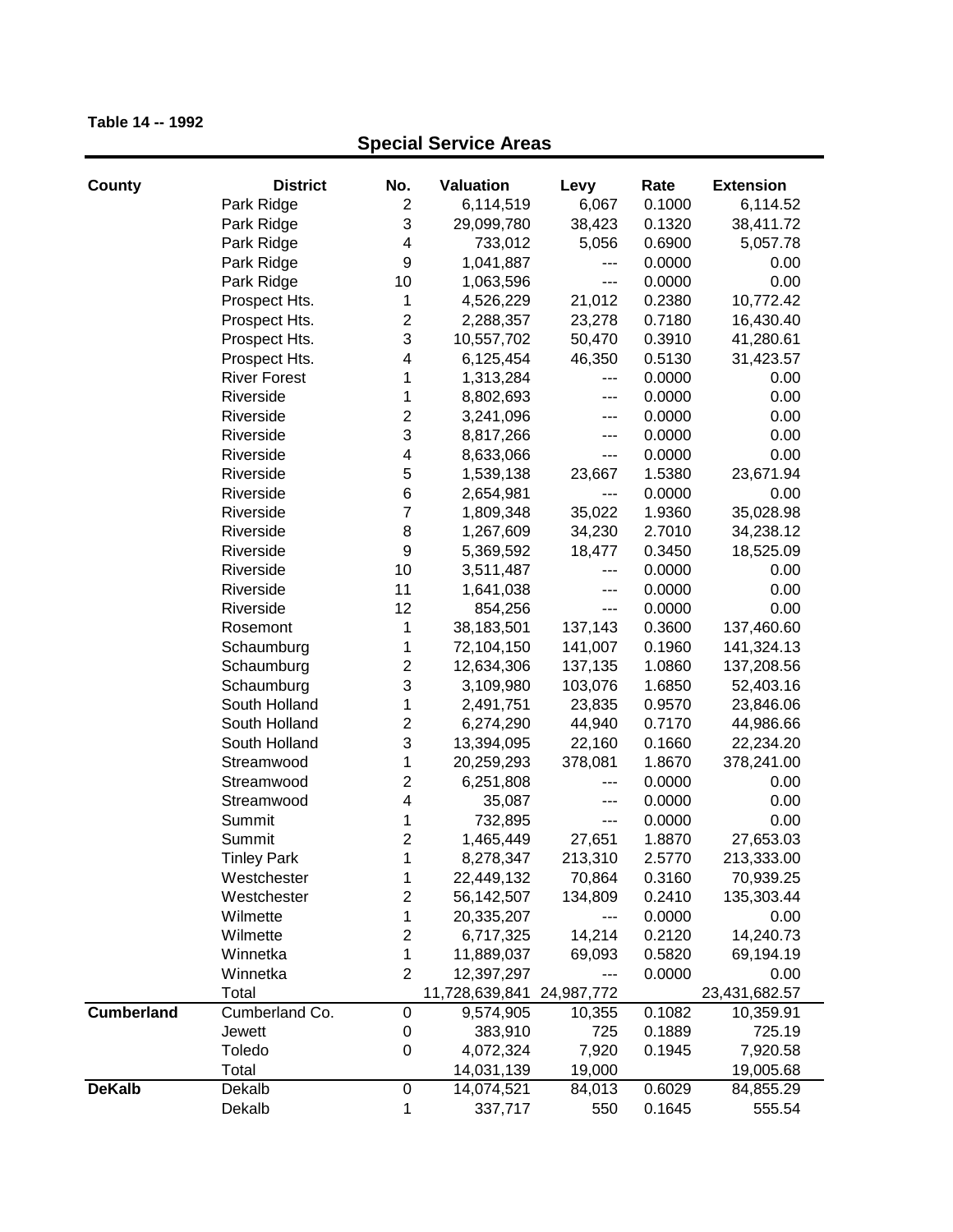| County        | <b>District</b><br>Total | No.                     | Valuation<br>14,412,238 | Levy<br>84,563 | Rate   | <b>Extension</b><br>85,410.83 |
|---------------|--------------------------|-------------------------|-------------------------|----------------|--------|-------------------------------|
| <b>DuPage</b> | Bensenville              | 1                       | 12,266,200              | 120,800        | 0.9947 | 122,011.89                    |
|               | Bloomingdale             | 3                       | 400,149,905             | ---            | 0.0000 | 244,320.34 (*                 |
|               | Bloomingdale             | 4                       | 400,149,905             |                | 0.0000 | 76,045.16 (*                  |
|               | Bloomingdale             | 5                       | 400,149,905             | ---            | 0.0000 | 21,361.00 (*                  |
|               | <b>Burr Ridge</b>        | 12                      | 1,287,980               | 12,888         | 1.0107 | 13,017.61                     |
|               | <b>Burr Ridge</b>        | 13                      | 2,593,410               | 13,713         | 0.5341 | 13,851.40                     |
|               | <b>Burr Ridge</b>        | 14                      | 700,590                 | 5,815          | 0.8384 | 5,873.75                      |
|               | <b>Carol Stream</b>      | 1                       | 37,134                  | 228,470        | 2.9703 | 1,102.99                      |
|               | Darien                   | 1                       | 1,982,440               | 4,415          | 0.2250 | 4,460.49                      |
|               | Downers Grove            | 1                       | 4,236,940               | ---            | 0.0000 | 0.00                          |
|               | DuPage                   | 1                       | 11,278,720              | 85,363         | 0.7645 | 86,225.81                     |
|               | DuPage                   | 2                       | 3,946,220               | 56,225         | 1.4391 | 56,790.05                     |
|               |                          | 3                       | 6,273,880               | 111,930        | 1.8020 |                               |
|               | DuPage                   |                         |                         | 42,200         | 2.2438 | 113,055.32<br>42,622.33       |
|               | DuPage                   | 4                       | 1,899,560               |                | 0.0000 | 0.00                          |
|               | DuPage                   | 5<br>6                  | 1,699,030               | ---            |        |                               |
|               | DuPage                   | 8                       | 2,685,400               | 26,440         | 0.9945 | 26,706.30                     |
|               | <b>DuPage</b>            |                         | 1,132,420               | 56,250         | 5.0170 | 56,813.51                     |
|               | Elmhurst                 | 1                       | 1,955,320               | 19,453         | 1.0049 | 19,649.01                     |
|               | Glen Ellyn               | 1                       | 3,294,340               | 32,287         | 0.9899 | 32,610.67                     |
|               | Glen Ellyn               | $\overline{c}$          | 13,819,860              | 6,753          | 0.0494 | 6,827.01                      |
|               | Glen Ellyn               | 3                       | 31,464,870              | 15,148         | 0.0487 | 15,323.39                     |
|               | Glen Ellyn               | 4                       | 1,993,250               | 1,097          | 0.0556 | 1,108.25                      |
|               | Glen Ellyn               | 5                       | 929,733                 | 10,200         | 1.1081 | 10,302.37                     |
|               | Hinsdale                 | 6                       | 496,174,106             | ---            | 0.0000 | 34,466.10 (*                  |
|               | Itasca                   | 1                       | 77,971,516              | 315,338        | 0.4085 | 318,513.64                    |
|               | Naperville               | 3                       | 5,409,292               | 181,344        | 3.3860 | 183,158.63                    |
|               | Naperville               | 6                       | 1,762,840               | 24,734         | 1.4172 | 24,982.97                     |
|               | Naperville               | 8                       | 14,281,570              | 234,110        | 1.6557 | 236,459.95                    |
|               | Naperville               | 10                      | 14,502,390              | 121,592        | 0.8469 | 122,820.74                    |
|               | Schaumburg               | 1                       | 2,177,020               | 12,164         | 0.5644 | 12,287.10                     |
|               | <b>Villa Park</b>        | 1                       | 273,050                 | 2,118          | 0.7835 | 2,139.35                      |
|               | Villa Park               | 2                       | 906,120                 | 30,917         | 3.4461 | 31,225.80                     |
|               | Warrenville              | 1                       | 30,304,705              | 185,320        | 0.6177 | 187,192.16                    |
|               | Warrenville              | $\overline{c}$          | 1,490,730               | 34,400         | 2.3307 | 34,744.44                     |
|               | West Chicago             | 1                       | 7,261,704               | 26,300         | 0.3658 | 26,563.31                     |
|               | West Chicago             | $\overline{\mathbf{c}}$ | 25,321,162              | 205,088        | 0.8182 | 207, 177. 75                  |
|               | West Chicago             | 3                       | 2,174,210               | 8,400          | 0.3903 | 8,485.94                      |
|               | West Chicago             | 4                       | 1,248,810               | 7,700          | 0.6228 | 7,777.59                      |
|               | West Chicago             | 5                       | 244,640                 | ---            | 0.0000 | 0.00                          |
|               | West Chicago             | 6                       | 461,310                 | 2,600          | 0.5693 | 2,626.24                      |
|               | West Chicago             | $\overline{7}$          | 1,885,940               | 11,100         | 0.5945 | 11,211.91                     |
|               | West Chicago             | 9                       | 1,060,060               | 7,200          | 0.6860 | 7,272.01                      |
|               | West Chicago             | 10                      | 2,382,500               | 15,600         | 0.6614 | 15,757.86                     |
|               | West Chicago             | 11                      | 316,070                 | 2,300          | 0.7350 | 2,323.11                      |
|               | West Chicago             | 12                      | 1,870,320               | 3,406          | 0.1840 | 3,441.39                      |
|               | West Chicago             | 13                      | 1,131,430               | 8,485          | 0.7500 | 8,485.73                      |
|               | West Chicago             | 14                      | 274,580                 | 2,055          | 0.7500 | 2,059.35                      |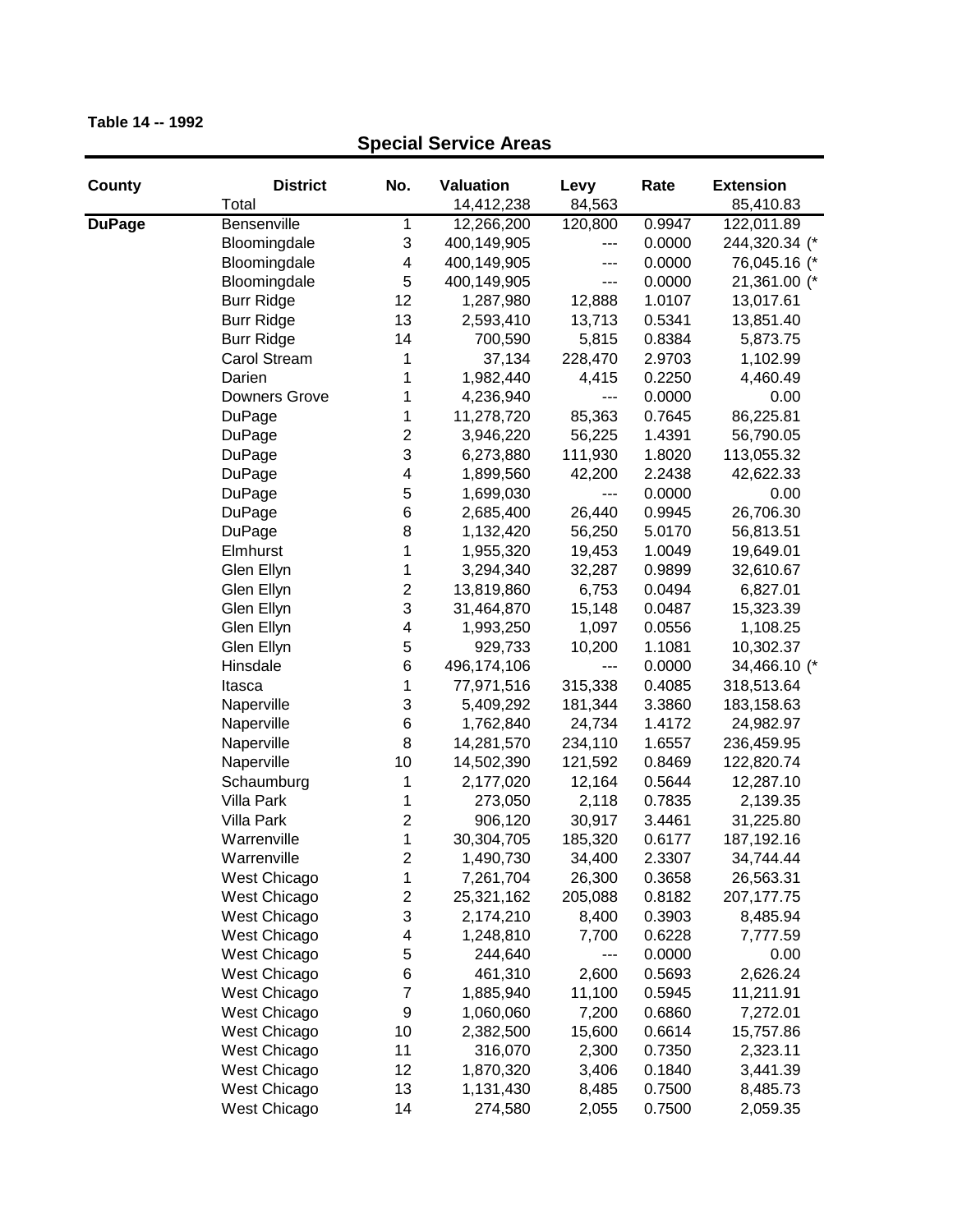| County           | <b>District</b>  | No.              | <b>Valuation</b> | Levy              | Rate             | <b>Extension</b> |
|------------------|------------------|------------------|------------------|-------------------|------------------|------------------|
|                  | West Chicago     | 15               | 362,650          | 3,000             | 0.7500           | 2,719.88         |
|                  | West Chicago     | 16               | 32,860           | 300               | 0.7500           | 246.45           |
|                  | Wheaton          | $\overline{c}$   | 13,700,810       | 36,138            | 0.2665           | 36,512.66        |
|                  | Wheaton          | 3                | 27,798,640       | 25,899            | 0.0941           | 26,158.52        |
|                  | Wheaton          | $\overline{4}$   | 17,651,470       | 85,000            | 0.4864           | 85,856.76        |
|                  | Willowbrook      | 1                | 35,396,048       | $\qquad \qquad -$ | 0.0000           | 0.00             |
|                  |                  | 1                | 4,802,410        |                   |                  | 107,060.13       |
|                  | <b>Wood Dale</b> |                  |                  | 106,000           | 2.2293<br>1.8834 |                  |
|                  | <b>Wood Dale</b> | $\overline{c}$   | 36,426,040       | 679,250           |                  | 686,048.04       |
|                  | <b>Wood Dale</b> | 5                | 23,823,388       | 110,000           | 0.4664           | 111,112.28       |
|                  | <b>Wood Dale</b> | 6                | 2,847,420        | 22,075            | 0.7831           | 22,298.15        |
|                  | Wood Dale        | $\overline{7}$   | 2,540,570        | 17,652            | 0.7018           | 17,829.72        |
|                  | Woodridge        | 1                | 21,965,770       | 5,000             | 0.0230           | 5,052.13         |
|                  | Woodridge        | $\overline{2}$   | 2,216,840        | 294,693           | 4.1785           | 92,630.66        |
|                  | Total            |                  | 2,186,378,003    | 3,676,725         |                  | 3,654,777.10     |
| <b>Edgar</b>     | Edgar Co.        | $\boldsymbol{0}$ | 77,857,798       | 94,000            | 0.1208           | 94,052.18        |
| Effingham        | Effingham        | $\pmb{0}$        | 5,860,568        | 60,045            | 1.0000           | 58,605.69        |
|                  | Effingham        | 1                | 609,791          | 3,770             | 0.6000           | 3,658.75         |
|                  | Total            |                  | 6,470,359        | 63,815            |                  | 62,264.44        |
| <b>Iroquois</b>  | Iroquois Co.     | $\boldsymbol{0}$ | 529,146          | 1,400             | 0.2500           | 1,325.31         |
|                  | Iroquois Co.     | 1                | 117,316          | 960               | 0.8183           | 960.01           |
|                  | Total            |                  | 646,462          | 2,360             |                  | 2,285.32         |
| Jefferson        | Mt.Vernon        | $\boldsymbol{0}$ | 4,747,410        | 114,594           | 2.4139           | 114,597.66       |
| <b>JoDaviess</b> | JoDavies         | $\overline{0}$   | 35,866,929       | 30,335            | 0.0847           | 30,378.69        |
|                  | <b>JoDavies</b>  | 1                | 2,266,975        | 1,656             | 0.0731           | 1,656.79         |
|                  | Total            |                  | 38,133,904       | 31,991            |                  | 32,035.48        |
| Kane             | Algonquin        | 1                | 3,287,700        | $---$             | 0.0000           | 0.00             |
|                  | Aurora           | 1                | 3,092,403        | 50,000            | 1.0000           | 30,924.03        |
|                  | Aurora           | 5                | 7,099,988        | 90,000            | 1.2677           | 90,006.55        |
|                  | Aurora           | 7                | 595,428          | 3,900             | 0.6550           | 3,900.05         |
|                  | Aurora           | 8                | 551,338          | 5,700             | 1.0339           | 5,700.28         |
|                  | Aurora           | 9                | 229,397          | 2,000             | 0.8719           | 2,000.11         |
|                  | Aurora           | 10               | 1,403,703        | 20,000            | 1.4249           | 20,001.37        |
|                  | Aurora           | 11               | 389,626          | 5,300             | 1.3603           | 5,300.08         |
|                  | Aurora           | 13               | 213,740          | 2,700             | 1.2633           | 2,700.18         |
|                  | Aurora           | 14               | 8,063,365        | 60,000            | 0.7442           | 60,003.05        |
|                  | Aurora           | 15               | 179,305          | 9,000             | 3.0000           | 5,397.87         |
|                  | Aurora           | 16               | 448,125          | 11,000            | 2.4547           | 11,000.12        |
|                  | Aurora           | 18               | 341,572          | 2,841             | 0.8317           | 2,840.80         |
|                  | Aurora           | 19               | 682,414          | 6,605             | 0.9678           | 6,604.52         |
|                  | Aurora           | 20               | 910,041          | ---               | 0.0000           | 0.00             |
|                  | Aurora           | 22               | 7,590,617        | 14,000            | 0.1845           | 14,004.69        |
|                  | Aurora           | 23               | 137,181          | 2,000             | 1.4580           | 2,000.10         |
|                  | Aurora           | 24               | 122,481          | 322               | 0.2629           | 322.00           |
|                  | Batavia          | 1                | 1,857,843        | $---$             | 0.0000           | 0.00             |
|                  | <b>Batavia</b>   | 3                | 616,893          | 3,471             | 0.5683           | 3,505.80         |
|                  | Carpentersville  | 1                | 4,016,702        | ---               | 0.0000           | 0.00             |
|                  | Carpentersville  | $\boldsymbol{2}$ | 161,854          | ---               | 0.0000           | 0.00             |
|                  | East Dundee      | 1                | 1,666,141        | $--$              | 0.0000           | 0.00             |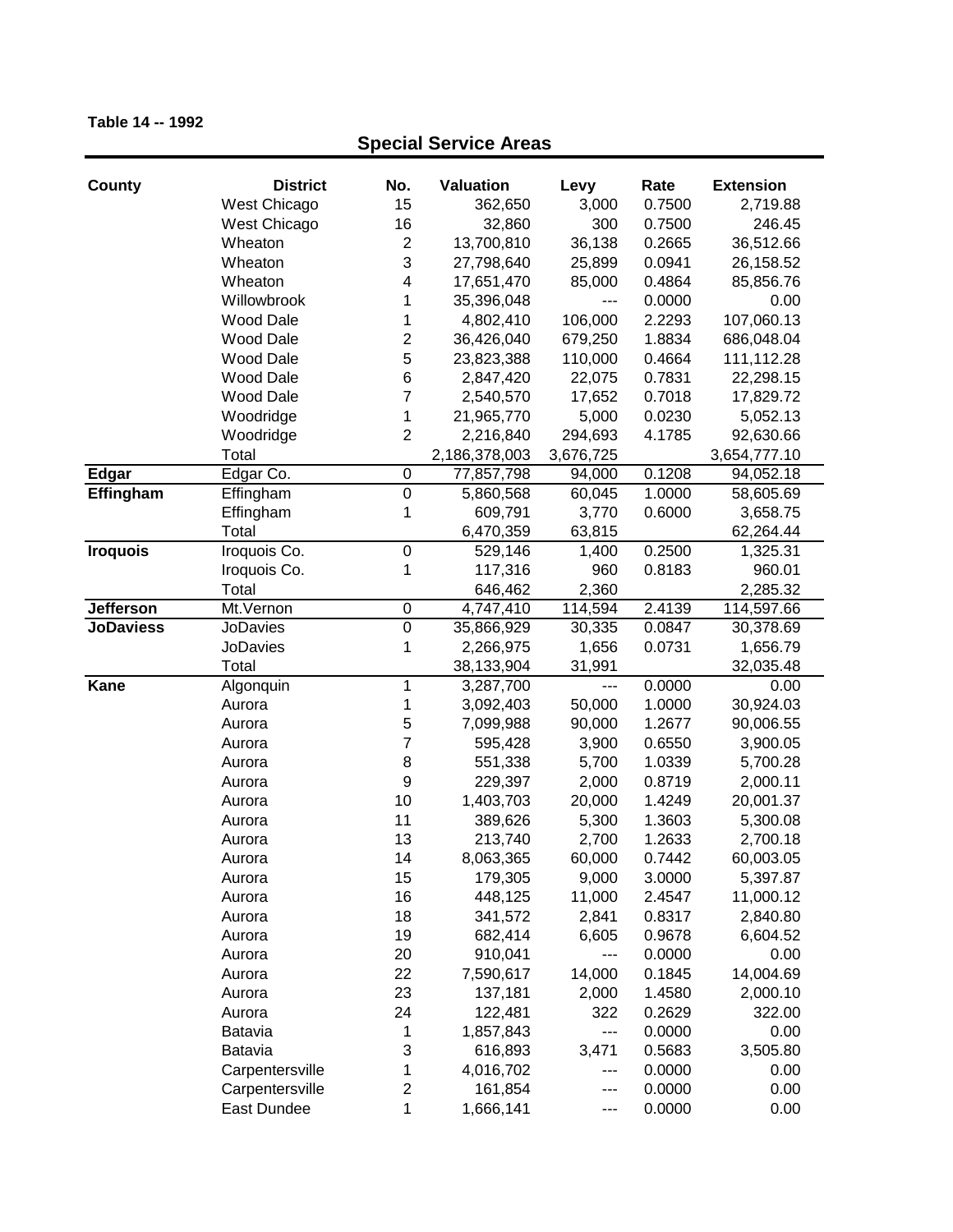| County   | <b>District</b>    | No.                     | <b>Valuation</b> | Levy      | Rate    | <b>Extension</b> |
|----------|--------------------|-------------------------|------------------|-----------|---------|------------------|
|          | Elburn             | 1                       | 25,399           | ---       | 0.0000  | 0.00             |
|          | Elgin              | $\overline{c}$          | 6,175,373        | 37,035    | 0.5998  | 37,039.89        |
|          | Geneva             | 1                       | 20,308,726       | 36,000    | 0.1773  | 36,007.37        |
|          | Geneva             | $\overline{\mathbf{c}}$ | 12,916,202       | ---       | 0.0000  | 0.00             |
|          | Geneva             | 3                       | 1,020,531        | ---       | 0.0000  | 0.00             |
|          | Geneva             | 4                       | 12,740,119       | 2,050     | 0.0161  | 2,051.16         |
|          | Geneva             | 5                       | 11,623,933       | 3,045     | 0.0262  | 3,045.47         |
|          | Geneva             | $\overline{7}$          | 2,666,145        | 1,055     | 0.0396  | 1,055.80         |
|          | Geneva             | $\,$ 8 $\,$             | 2,658,898        | ---       | 0.0000  | 0.00             |
|          | Geneva             | $\boldsymbol{9}$        | 3,145,432        | ---       | 0.0000  | 0.00             |
|          | Geneva             | 10                      | 855,052          | 5,581     | 0.6527  | 5,581.48         |
|          | Geneva             | 11                      | 9,665,925        | ---       | 0.0000  | 0.00             |
|          | Geneva             | 12                      | 46,792           | ---       | 0.0000  | 0.00             |
|          | Geneva             | 13                      | 1,006,444        | 10,682    | 1.0614  | 10,682.22        |
|          | Gilberts           | 1                       | 5,465,553        | ---       | 0.0000  | 0.00             |
|          | Gilberts           | 4                       | 5,465,553        | 42,090    | 0.7701  | 42,090.00        |
|          | Gilberts           | 5                       | 1,850,305        | 13,410    | 0.7247  | 13,410.00        |
|          | Gilberts           | $\overline{7}$          | 2,172,275        | 30,666    | 1.4117  | 30,666.84        |
|          | Hampshire          | 1                       | 99,473           | 136       | 0.1368  | 136.08           |
|          | Hampshire          | $\overline{\mathbf{c}}$ | 707,240          | 398       | 0.0563  | 398.18           |
|          | Hampshire          | 3                       | 115,518          | 156       | 0.1351  | 156.06           |
|          | Kane Co.           | 0                       | 4,246,634        | 13,000    | 0.3062  | 13,003.20        |
|          | Sleepy Hollow      | 1                       | 6,441,291        | 47,350    | 0.7425  | 47,826.58        |
|          | St. Charles        | 1                       | 10,244,401       | 134,806   | 1.3000  | 133, 177. 21     |
|          | St. Charles        | 6                       | 6,698,717        | ---       | 0.0000  | 0.00             |
|          | St. Charles        | $\overline{7}$          | 7,612,744        | ---       | 0.0000  | 0.00             |
|          | St. Charles        | 8                       | 19,964,372       | ---       | 0.0000  | 0.00             |
|          | St. Charles        | 9                       | 17,998,458       | ---       | 0.0000  | 0.00             |
|          | St. Charles        | 10                      | 21,614,434       | ---       | 0.0000  | 0.00             |
|          | St. Charles        | 11                      | 28,862           | ---       | 0.0000  | 0.00             |
|          | St. Charles        | 12                      | 8,196,755        | ---       | 0.0000  | 0.00             |
|          | St. Charles        | 13                      | 3,184,332        | 4,000     | 0.1257  | 4,002.71         |
|          | St. Charles        | 14                      | 7,641,850        | ---       | 0.0000  | 0.00             |
|          | St. Charles        | 15                      | 953,238          | ---       | 0.0000  | 0.00             |
|          | <b>Sugar Grove</b> | 1                       | 615,454          | 379,870   | 62.3392 | 383,669.10       |
|          | <b>Sugar Grove</b> | $\overline{c}$          | 632,086          | 274,800   | 43.9098 | 277,547.70       |
|          | Total              |                         | 260,462,373      | 1,324,969 |         | 1,307,758.65     |
| Kankakee | <b>Bradley</b>     | 0                       | 5,334,438        | 26,672    | 0.5000  | 26,672.19        |
|          | <b>Bradley</b>     | 1                       | 4,885,016        | 24,425    | 0.5000  | 24,425.08        |
|          | Kankakee           | 0                       | 5,458,553        | 134,320   | 2.0000  | 109,171.06       |
|          | Total              |                         | 15,678,007       | 185,417   |         | 160,268.33       |
| Knox     | Galesburg          | 0                       | 5,442,410        | 148,538   | 2.6300  | 143,135.46       |
| Lake     | Bannockburn        | 1                       | 3,501,051        | ---       | 0.0000  | 0.00             |
|          | Bannockburn        | $\overline{\mathbf{c}}$ | 12,954,201       | ---       | 0.0000  | 0.00             |
|          | Bannockburn        | 3                       | 14,334,884       | 29,963    | 0.2100  | 30,103.26        |
|          | Bannockburn        | 4                       | 12,463,165       | 99,715    | 0.8010  | 99,829.96        |
|          | Bannockburn        | 5                       | 1,260,467        | 13,747    | 0.0000  | 13,747.36 (*     |
|          | Bannockburn        | 6                       | 2,285,078        | 7,160     | 0.0000  | 7,160.40 (*      |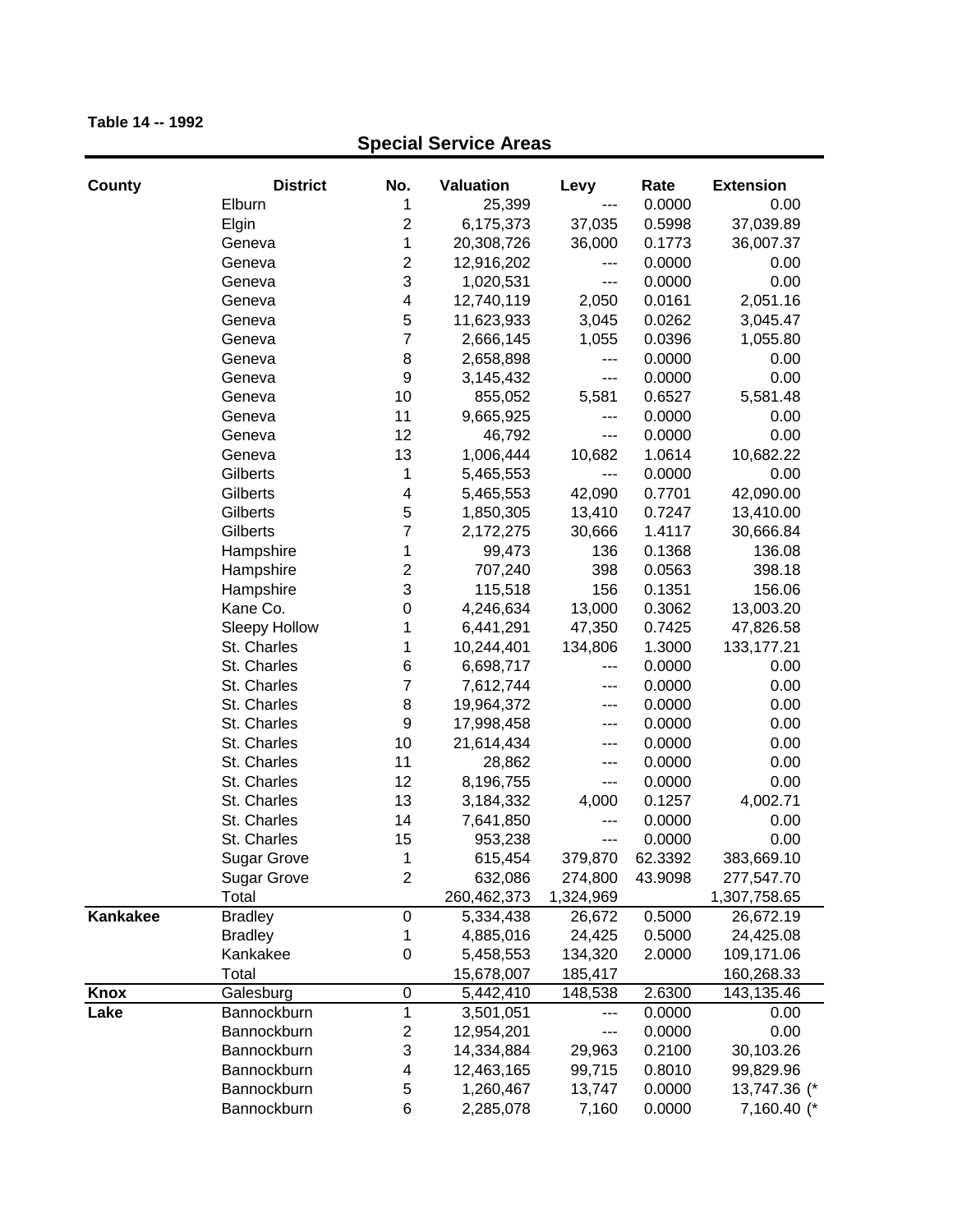| County | <b>District</b>      | No.                     | <b>Valuation</b> | Levy      | Rate   | <b>Extension</b> |
|--------|----------------------|-------------------------|------------------|-----------|--------|------------------|
|        | Barrington           | 1                       | 4,450,342        | 14,000    | 0.1040 | 4,628.36         |
|        | Barrington           | $\overline{2}$          | 10,830,927       | ---       | 0.0000 | 0.00             |
|        | Barrington           | 3                       | 7,452,929        | 25,000    | 0.3360 | 25,041.85        |
|        | <b>Buffalo Grove</b> | 1                       | 12,200,201       | 904,787   | 7.4140 | 904,522.91       |
|        | <b>Buffalo Grove</b> | 2                       | 4,509,024        | 203,100   | 4.1740 | 188,206.67       |
|        | <b>Buffalo Grove</b> | 3                       | 6,486,100        | 299,925   | 4.6200 | 299,657.82       |
|        | Fox River Grove      | $\boldsymbol{0}$        | 31,234           | 1,000     | 2.2610 | 706.21           |
|        | Green Oaks           | 1                       | 320,428          | ---       | 0.0000 | 0.00             |
|        | Green Oaks           | 3                       | 1,438,214        | 4,799     | 0.3340 | 4,803.64         |
|        | Green Oaks           | 4                       | 4,310,337        | 88,156    | 0.0000 | 88,156.59 (*     |
|        | <b>Highland Park</b> | 1                       | 9,430,523        | ---       | 0.0000 | 0.00             |
|        | <b>Highland Park</b> | 6                       | 690,879          | 2,458     | 0.3560 | 2,459.53         |
|        | <b>Highland Park</b> | 10                      | 1,675,225        | 25,642    | 1.5310 | 25,647.74        |
|        | <b>Highland Park</b> | 11                      | 830,090          | 5,488     | 0.6620 | 5,495.20         |
|        | <b>Highland Park</b> | 12                      | 2,913,296        | 59,547    | 2.0440 | 59,547.77        |
|        | Lake Barrington      | 1                       | 2,513,377        | ---       | 0.0000 | 0.00             |
|        | Lake Barrington      | $\overline{\mathbf{c}}$ | 1,584            | ---       | 0.0000 | 0.00             |
|        | Lake Barrington      | 3                       | 13,238,970       | ---       | 0.0000 | 0.00             |
|        | Lake Bluff           | 1                       | 794,304          | 21,332    | 2.6860 | 21,335.01        |
|        | Lake Co.             | 3                       | 42,936,662       | ---       | 0.0000 | 0.00             |
|        | Lake Co.             | 4                       | 17,475,191       | ---       | 0.0000 | 0.00             |
|        | Lake Co.             | 5                       | 60,721,380       | 137,292   | 0.2270 | 137,837.55       |
|        | Lake Co.             | 6                       | 2,052,260        | 96,216    | 4.6890 | 96,230.48        |
|        | Lake Co.             | 7                       | 2,604,111        | 59,106    | 2.2700 | 59,113.32        |
|        | Lake Co.             | 8                       | 23,080,215       | 50,000    | 0.2170 | 50,084.08        |
|        | Lake Forest          | 1                       | 20,804,156       | ---       | 0.0000 | 0.00             |
|        | Lake Forest          | $\boldsymbol{2}$        | 14,560,810       | 91,800    | 0.6310 | 91,878.72        |
|        | Lake Forest          | 3                       | 4,247,361        | 20,400    | 0.4810 | 20,429.81        |
|        | Lake Forest          | 4                       | 4,013,369        | 44,314    | 1.1050 | 44,347.73        |
|        | Lake Zurich          | 6                       | 1,761,662        | 14,236    | 0.8090 | 14,251.85        |
|        | Lincolnshire         | 1                       | 3,778,826        | 17,341    | 0.4590 | 17,344.82        |
|        | Lindenhurst          | 1                       | 3,087,302        | 111,532   | 3.6130 | 111,544.22       |
|        | North Barrington     | 5                       | 393,537          | ---       | 0.0000 | 0.00             |
|        | North Barrington     | 6                       | 2,407,844        | ---       | 0.0000 | 0.00             |
|        | North Barrington     | 7                       | 945,612          |           | 0.0000 | 0.00             |
|        | Riverwoods           | 3                       | 13,852,674       | ---       | 0.0000 | 0.00             |
|        | Round Lake Bch       | 0                       | 1,645,674        | 20,536    | 0.0000 | 20,536.42 (*     |
|        | <b>Tower Lakes</b>   | 1                       | 7,710,836        | ---       | 0.0000 | 0.00             |
|        | <b>Tower Lakes</b>   | 2                       | 2,169,274        | ---       | 0.0000 | 0.00             |
|        | <b>Tower Lakes</b>   | 3                       | 5,292,731        | ---       | 0.0000 | 0.00             |
|        | <b>Tower Lakes</b>   | 4                       | 11,408,787       | ---       | 0.0000 | 0.00             |
|        | <b>Tower Lakes</b>   | 5                       | 8,455,491        | ---       | 0.0000 | 0.00             |
|        | <b>Tower Lakes</b>   | 6                       | 91,681           | ---       | 0.0000 | 0.00             |
|        | Waukegan             | 1                       | 3,425,450        | 78,076    | 0.0000 | 78,075.90 (*     |
|        | Waukegan             | $\overline{\mathbf{c}}$ | 4,264,043        | 50,814    | 0.0000 | 50,813.84 (*     |
|        | Waukegan             | 3                       | 117,630          | ---       | 0.0000 | 0.00             |
|        | Waukegan             | 4                       | 1,086,069        | 103,509   | 0.0000 | 103,509.01 (*    |
|        | Total                |                         | 395,307,468      | 2,700,991 |        | 2,677,048.03     |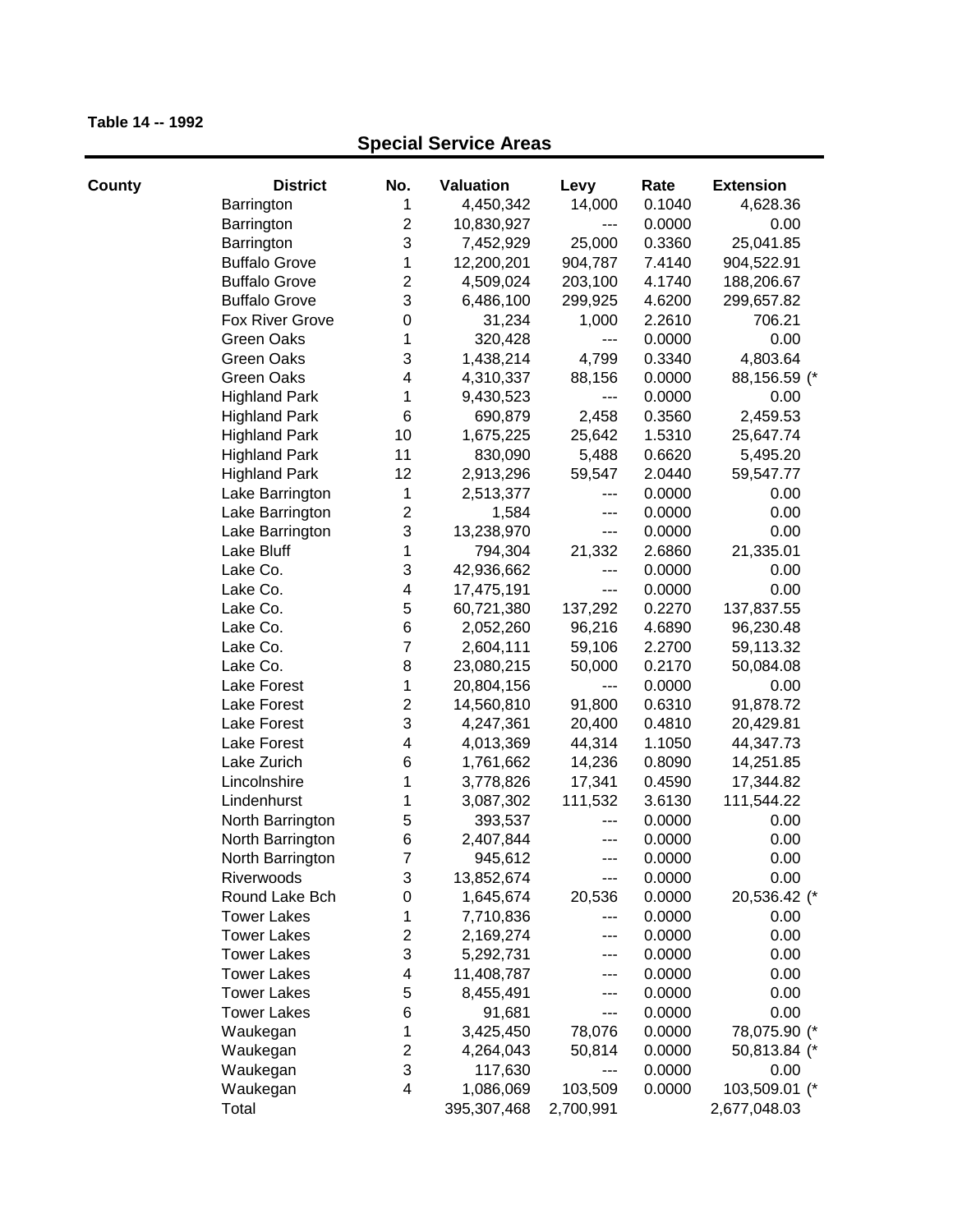| <b>County</b>  | <b>District</b>     | No.                     | <b>Valuation</b> | Levy    | Rate           | <b>Extension</b> |
|----------------|---------------------|-------------------------|------------------|---------|----------------|------------------|
| <b>LaSalle</b> | Seneca              | 0                       | 391,485          | 50,757  | 0.0000         | 50,756.67 (*     |
|                | Seneca              | 1                       | 850,222          | 26,758  | 0.0000         | 26,758.27 (*     |
|                | Seneca              | $\overline{\mathbf{c}}$ | 50,751           | 2,721   | 0.0000         | 2,721.18 (*      |
|                | Seneca              | 3                       | 160,022          | 2,268   | 0.0000         | 2,267.65 (*      |
|                | Utica               | $\overline{0}$          | 4,670,946        | 29,025  | 0.6214         | 29,025.50        |
|                | Total               |                         | 6,123,426        | 111,529 |                | 111,529.27       |
| Livingston     | Livingston Co.      | $\pmb{0}$               | 4,150,192        | 6,500   | 0.1500         | 6,225.32         |
|                | Livingston Co.      | 1                       | 359,574          | 600     | 0.1500         | 539.38           |
|                | Livingston Co.      | 2                       | 4,775,542        | 6,600   | 0.1382         | 6,599.66         |
|                | Livingston Co.      | 3                       | 19,074,372       | 27,000  | 0.1416         | 27,009.10        |
|                | Livingston Co.      | 4                       | 43,905,652       | 18,000  | 0.0300         | 13,171.56        |
|                | Total               |                         | 72,265,332       | 58,700  |                | 53,545.02        |
| <b>McHenry</b> | <b>Crystal Lake</b> | 1                       | 1,059,400        | 25,000  | 2.3599         | 25,000.82        |
|                | <b>Crystal Lake</b> | 3                       | 1,478,100        | 49,875  | 3.3743         | 49,880.82        |
|                | <b>Crystal Lake</b> | 4                       | 7,164,640        | 25,125  | 0.3507         | 25,126.52        |
|                | <b>Crystal Lake</b> | 5                       | 800,790          | 30,975  | 3.8681         | 30,975.38        |
|                | <b>Crystal Lake</b> | 6                       | 3,591,550        | 63,095  | 1.7568         | 63,096.92        |
|                | <b>Crystal Lake</b> | 8                       | 676,230          | 11,230  | 1.6607         | 11,230.26        |
|                | <b>Crystal Lake</b> | 9                       | 1,041,390        | 18,960  | 1.8207         | 18,960.64        |
|                | <b>Crystal Lake</b> | 10                      | 647,810          | 4,190   | 0.6468         | 4,190.04         |
|                | <b>Crystal Lake</b> | 11                      | 735,260          | 25,525  | 3.4716         | 25,525.30        |
|                | <b>Crystal Lake</b> | 12                      | 2,608,890        | 56,130  | 2.1515         | 56,130.28        |
|                | <b>Crystal Lake</b> | 13                      | 428,740          | 9,596   | 2.2383         | 9,596.52         |
|                | <b>Crystal Lake</b> | 15                      | 74,500           | 2,540   | 3.4088         | 2,539.56         |
|                | <b>Crystal Lake</b> | 16                      | 33,970           | 4,613   | 13.5804        | 4,613.26         |
|                | <b>Crystal Lake</b> | 17                      | 762,400          | 2,644   | 0.3468         | 2,644.02         |
|                | <b>Crystal Lake</b> | 19                      | 2,762,230        | 72,829  | 2.6366         | 72,829.02        |
|                | <b>Crystal Lake</b> | 20                      | 13,027,410       | 15,146  | 0.1163         | 15,153.56        |
|                | <b>Crystal Lake</b> | 21                      | 3,179,570        | 249,300 | 7.8407         | 249,300.68       |
|                | <b>Crystal Lake</b> | 22                      | 401,380          | 4,798   | 1.1955         | 4,798.50         |
|                | <b>Crystal Lake</b> | 23                      | 402,920          | 23,239  | 5.7676         | 23,238.82        |
|                | <b>Crystal Lake</b> | 25                      | 67,170           | 322     | 0.4790         | 321.76           |
|                | <b>Crystal Lake</b> | 26                      | 1,063,300        | 10,274  | 0.9663         | 10,274.68        |
|                | <b>Crystal Lake</b> | 27                      | 253,790          | 757     | 0.2985         | 757.56           |
|                | <b>Crystal Lake</b> | 28                      | 105,440          | 23,440  | 22.2307        | 23,440.06        |
|                | <b>Crystal Lake</b> | 29                      | 238,450          | 3,569   | 1.4967         | 3,568.92         |
|                | <b>Crystal Lake</b> | 30                      | 1,210            |         | 6,852 566.3034 | 6,852.28         |
|                | <b>Crystal Lake</b> | 31                      | 3,434,638        | 34,416  | 1.0021         | 34,419.52        |
|                | <b>Crystal Lake</b> | 32                      | 809,820          | 23,094  | 2.8518         | 23,094.48        |
|                | <b>Crystal Lake</b> | 33                      | 764,950          | 12,930  | 1.6904         | 12,930.74        |
|                | <b>Crystal Lake</b> | 35                      | 6,855,660        | 105,959 | 1.5456         | 105,961.10       |
|                | <b>Crystal Lake</b> | 36                      | 234,270          | 142,210 | 60.7034        | 142,209.92       |
|                | <b>Crystal Lake</b> | 37                      | 1,845,590        | 58,706  | 3.1809         | 58,706.44        |
|                | <b>Crystal Lake</b> | 38                      | 404,450          | 4,627   | 1.1439         | 4,626.52         |
|                | <b>Crystal Lake</b> | 39                      | 858,950          | 6,375   | 0.7422         | 6,375.16         |
|                | Fox River Grove     | 0                       | 734,680          | 1,000   | 0.1306         | 959.50           |
|                | Fox River Grove     | 1                       | 21,076,210       | 28,000  | 0.1329         | 28,012.44        |
|                | Lake In The Hills   | 0                       | 4,513,534        | 12,160  | 0.2695         | 12,164.82        |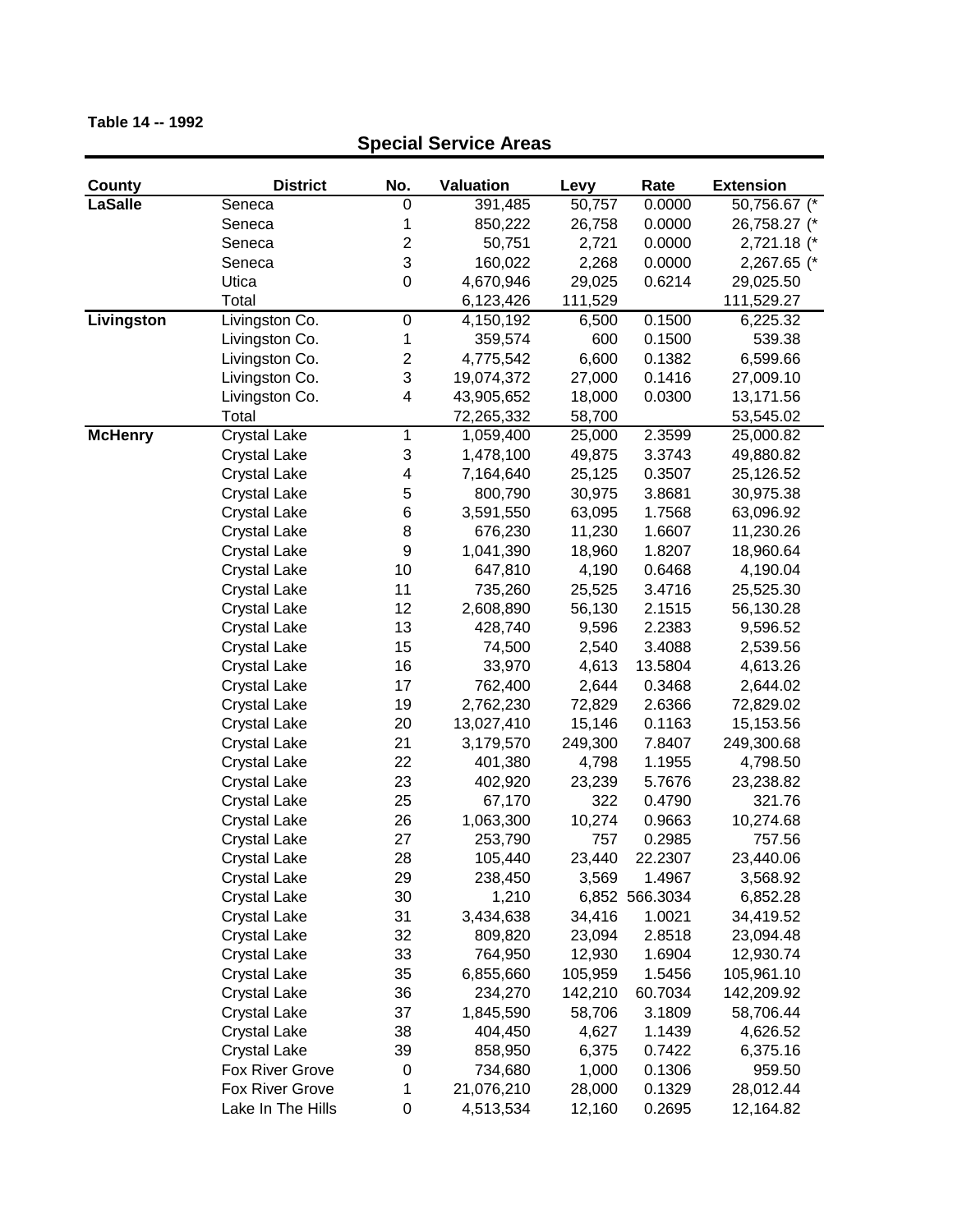## **County District No. Valuation Levy Rate Extension Special Service Areas** Lakewood 0 17,255,415 29,500 0.1710 29,508.28 Mchenry 0 806,316 108,640 13.4737 108,640.64 Woodstock 0 12,043,120 110,170 0.9148 110,171.30 Total 114,244,143 1,417,811 1,417,827.04 **McLean** Bloomington 0 1,297,916 5,000 0.3853 5,000.88 **Macoupin** Macoupin Co. 0 10,209,093 36,000 0.3500 35,730.92 **Madison** Alton 0 1,908,380 29,800 1.5616 29,801.28 Edwardsville 0 678,200 12,000 1.7694 12,000.07 Glen Carbon  $0$  6,589,340 --- 0.0000 0.00 Highland 0 90,180 --- 0.0000 0.00 Madison Co. **0** 77,933,677 528,692 0.6784 528,197.46 Maryville 0 1,340,360 18,000 1.3430 18,001.02 Pontoon Beach  $0$  2,199,840 --- 0.0000 0.00 Wood River 0 1,140,380 22,500 1.9731 22,500.81 Total 91,880,357 610,992 610,500.64 **Marion** Centralia 0 2,038,206 40,575 1.9910 40,580.68 **Mason** Mason Co. 0 91,851,837 235,000 0.2500 229,629.59 **Morgan** Morgan Co. 0 233,628 2,500 1.0701 2,500.01 **Ogle** Forreston 0 617,464 5,288 0.8900 5,495.45 **Peoria** Bartonville 9 92,750 37,490 40.4205 37,490.01 Peoria 1 2,729,770 4,877 0.1787 4,878.10 Peoria 2 4,236,000 46,154 1.0896 46,155.45 Peoria 3 3,377,620 3,050 0.0904 3,053.38 Peoria 4 1,503,260 3,690 0.2455 3,690.48 Peoria 6 5 23,895,700 35,843 0.1500 35,843.33 Peoria 6 1,152,490 21,397 1.8566 21,397.14 Peoria 7 3,669,300 14,898 0.4061 14,901.02 Peoria 8 764,380 10,609 1.3880 10,609.59 Total 41,421,270 178,008 178,018.50 **Pike** Pike Co. 0 97,279,992 50,000 0.0500 48,642.67 **Rock Island** Carbon Cliff 0 6,011,683 4,554 0.0730 4,388.53 Carbon Cliff 1 309,782 12,190 3.9352 12,190.54 Moline 0 5,740,684 13,000 0.2000 11,481.37 Moline 1 423,136 5,887 1.3368 5,656.48 Rock Island Co. 0 6,290,775 10,500 0.1670 10,505.59 Rock Island Co. 1 2,202,107 5,000 0.2272 5,003.18 Total 20,978,167 51,131 49,225.69 **St. Clair** Belleville 0 9,662,640 204,520 1.1557 111,671.13 O'Fallon 1 1,023,732 2,000 0.1954 2,000.37 O'Fallon 2 1,434,933 3,000 0.2091 3,000.44 O'Fallon 3 2,525,273 2,000 0.0792 2,000.01 O'Fallon 4 431,608 1,200 0.2781 1,200.30 O'Fallon 5 1,461,605 3,000 0.2053 3,000.67 Sauget 0 21,301,687 1,244,375 5.8417 1,244,380.64 Total 37,841,478 1,460,095 1,367,253.56 **Sangamon** Leland Grove 0 2,066,938 242,294 1.3949 28,831.72 **Tazewell** Washington 0 56,977,162 72,600 0.1275 72,645.88 **Vermillion** Danville 0 2,743,658 51,000 1.8589 51,002.47

#### **Table 14 -- 1992**